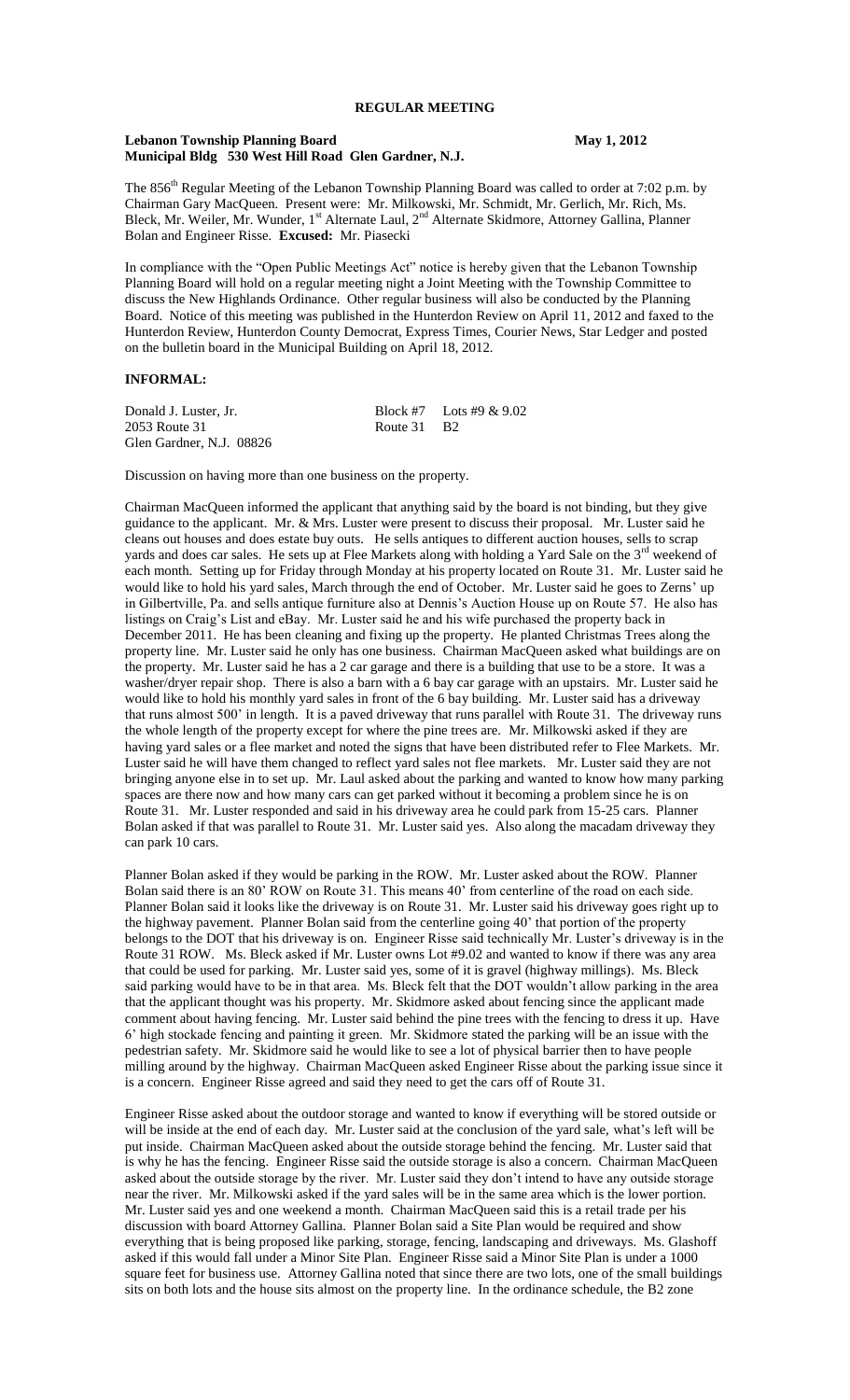## **Lebanon Township Planning Board May 1, 2012 Page 2**

requirement is 1.5 acres for a combination of business and residential use and the two lots together total 1.14 acres. Attorney Gallina asked Mr. Luster if they live on the property and Mr. Luster answered yes. Planner Bolan agreed with Attorney Gallina they will need bulk relief.

Planner Bolan asked if the applicant was going to merge the lots. Mr. Luster said later down the road. Planner Bolan said if they are planning on having parking on Lot #9.02, there is no principal use on that lot only a portion of a shed and a portion of a two car garage. Engineer Risse said merging the two lots would eliminate some of the variances. Attorney Gallina said the applicant would still need relief since it is under the 1.5 acre requirement for the two uses. Attorney Gallina said the applicant can do a deed of merger and then with the Site Plan you would just deal with one piece of property instead of two. Mrs. Luster asked if we merge the lots and in 10 years from now decide to turn the top of the 4 bay garages into an apartment would they be able to do that. Attorney Gallina said they would have to come back to the board for the additional use and for that additional use, you would have to go to the Board of Adjustment. During the discussion, Mr. Luster said he might want to put a pole barn on the lot where the pine trees are located in the future. Mr. Schmidt asked if you could build in a flood plain. Engineer Risse said it depends where you are. If you are in the floodway you can't build anything. Attorney Gallina said the floodway is actually where the water will be.

Chairman MacQueen said he hoped the board has guided them in a direction that will work. Planner Bolan asked about the two car garage behind the dwelling and asked if it were used for their personal use. Mr. Luster said he uses it for storage of all the tools he gets from clean outs. Planner Bolan asked about the two story garage and what that is used for. Mr. Luster said he has a lot of antique furniture, household furnishing in the building. Chairman MacQueen asked Mr. Luster if he was using all the outbuildings for storage. Mr. Luster said yes. Planner Bolan asked about the block building without a roof and if he uses that for storage. Mr. Luster said he has a lot of antiques that he has tarps over. Planner Bolan said the applicant would have to pick retail for parking not a storage area. Planner Bolan said he doesn't have any square footage of any of the buildings. Chairman MacQueen said they will need the square footage of all the buildings and a retail parking plan on the Site Plan. Engineer Risse said 1 space parking for every 250 square feet. Mr. Luster asked where he goes to get a Site Plan. Attorney Gallina said to get all the necessary paperwork from Ms. Glashoff which will tell you what you have to do. Planner Bolan noted that Eldon Allen doesn't do Site Plans since he is a land surveyor. Mr. Milkowski said he would need an engineer. Mr. Gerlich asked if we could recommend someone. Ms. Glashoff said we can't recommend anyone. Chairman MacQueen suggested asking Eldon Allen if he could recommend an engineer for them. At this point the board when over the items that the applicant will need to take care of. Mr. Luster asked if he could put up the fence. Ms. Glashoff suggested talking to the Zoning Officer regarding the fence. Mr. Luster thanked the board for their input.

Ms. Glashoff asked for the board to take care of the Resolution at this time for New Cingular which is on an Agenda Addendum and informed the board that the Board of Adjustment approved New Cingular's application before them last Wednesday evening. Attorney Fairweather sent a letter to withdraw their application before the Planning Board.

#### **RESOLUTION:**

| a. New Cingular Wireless     | Block #12 Lot #45.05 |  |
|------------------------------|----------------------|--|
| <b>Application Withdrawn</b> | Route 513 B1         |  |

Attorney Gallina reviewed for the board the Resolution of Withdrawal for New Cingular Wireless. Motion by Mr. Rich and seconded by Mr. Gerlich to adopt the Resolution of withdrawal.

| <b>ROLL CALL</b> | Yes: Mr. Milkowski | Mr. MacOueen |
|------------------|--------------------|--------------|
|                  | Mr. Laul           | Ms. Bleck    |
|                  | Mr. Schmidt        | Mr. Weiler   |
|                  | Mr. Gerlich        | Mr. Wunder   |
|                  | Mr. Rich           |              |

**Absent:** Mr. Piasecki Abstain: Mr. Skidmore

# **ITEM FOR DISCUSSION:**

#### **a. Highlands Ordinance**

Planner Bolan said when he wrote to the Highlands regarding the Agricultural delineations and wanted to know how much land got into the Agricultural Resource Areas. Planner Bolan said they mailed him a map which he doesn't agree with their mapping protocol. Planner Bolan asked that the extra copies be distributed to the Township Committee members and handed out to the board members a map which reflects in checkered Agricultural Resource Areas, Important Farmland Soils in grey, Agricultural Uses in blue, and Agricultural Landscapes in light green and preserved farmland in red. Planner Bolan read part of the letter he received from the Highlands. Planner Bolan said he asked the Highlands for a better explanation of the Forest Resource Area. Mr. Schmidt asked to have the Highlands clarify Forest Resource Area which is the same as the Agricultural Resource Area. Planner Bolan said he asked for a better explanation and he is waiting for them to get back to him. The Highlands acknowledges that the Township is 60% forested and not 80% agricultural.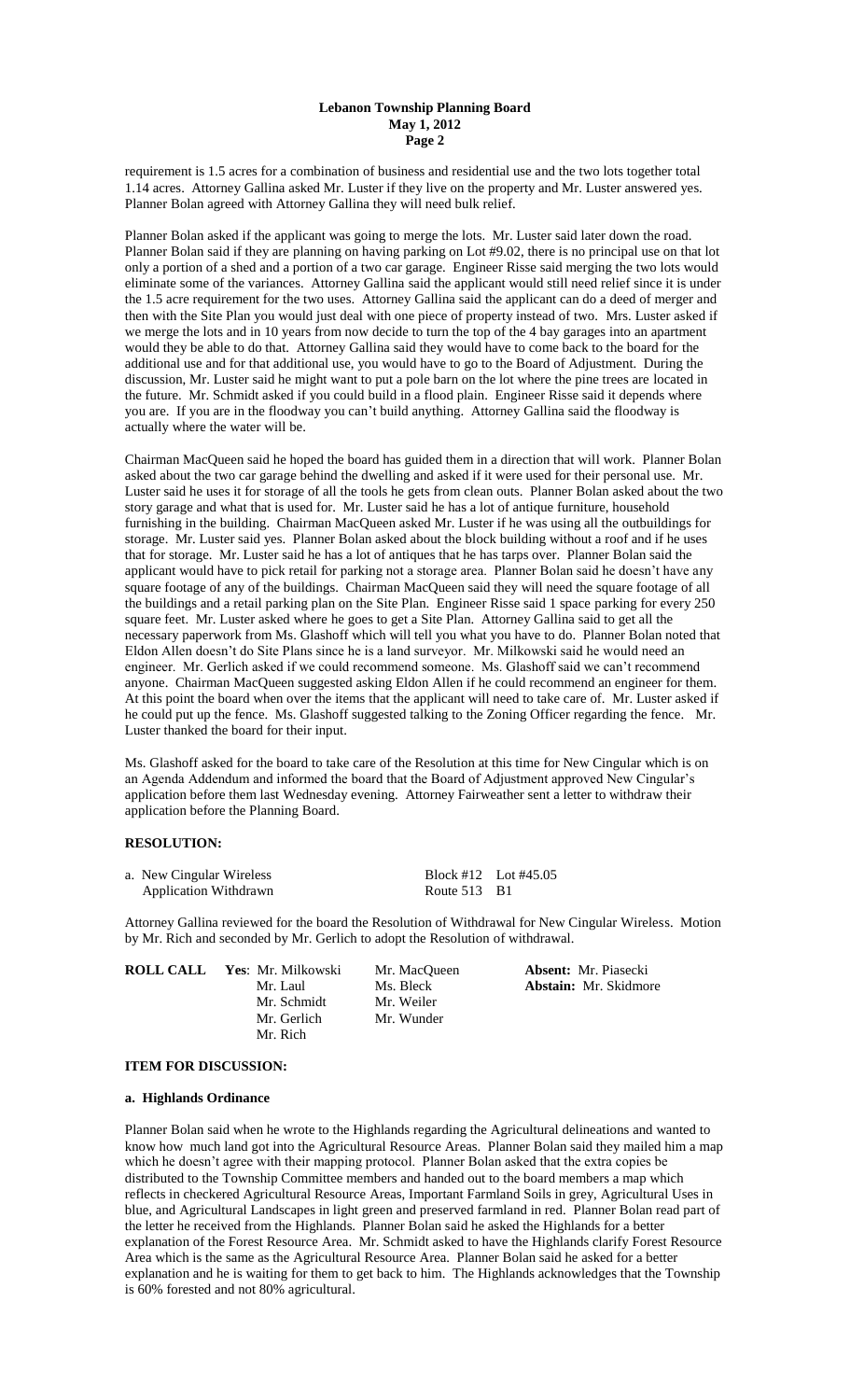## **Lebanon Township Planning Board May 1, 2012 Page 3**

Planner Bolan said from the discussion at the last meeting on April  $3<sup>rd</sup>$  that pages 39-59 are really the guts of the ordinance. Planner Bolan said the 5 areas that he felt the board needed to look at specifically is: a) Forest Resources, b) Critical Habitats, c) Water Conservation & Deficit Mitigation, d) Mitigation Prime Water Recharge Areas and e) Agricultural Resources. Planner Bolan started with the Forest Resources on pages 39-41of the Ordinance. Next, the Critical Habitat on pages 50-51along with exhibit #6 of the Map Set. Almost 90% of the Township falls under Critical Habitat per the Highlands. Once the Township adopts a Habitat Conservation and Management Plan that would be the controlling factor. There may be future funding for it in 2012. Planner Bolan said he can not believe that 90% of the Township is Critical Habitat. Planner Bolan said this is one of things that need to be addressed is Major Development and Exemptions. Planner Bolan said in 6.4.2 under Disturbance Prohibited, Major Development and Exemptions are not addressed. Planner Bolan covered the Carbonate Rock on pages 51-55. Planner Bolan referred to the Phase I Investigation on page 52, noting the Township has two areas in Limestone, first being along the Musconetcong River and the other in the Industrial Zone but also along the South Branch of the Raritan River. The Water Conservation and Deficit Mitigation are covered on pages 58-63. These areas cover the southern half of the Township which shows it has a current deficit to ground water availability. If you are in a sub-watershed you have to do a deficit mitigation plan. Planner Bolan said there are no standard requirements.

Planner Bolan discussed the Prime Ground Water Recharge Areas on pages 63-67 followed by the Agricultural Resources which is found on pages 67-69. In this section four units is considered a Cluster Subdivision per Planner Bolan. Planner Bolan stated the Governor is in charge of the DEP. The rules on acreage were created by the DEP not the Highlands. It was an administrative rule, it was not legislated. Under the Highlands, acreage is listed as 10 acres and 20 acres, not 25 & 88 acres. The DEP also created the 300' buffer from C1 streams. Chairman MacQueen agreed that the DEP was the one creating all the rules not the Highlands. These resources can be found on Exhibit 8.

Planner Bolan noted that all the Bulk Requirements are on page 80 & 81 of the ordinance. Planner Bolan referred back to the Highland Exemption section of the ordinance on page 3. The exemptions apply to the Preservation and Planning Areas with the exception of Exemptions #3  $\&$  #17 which refers to Major Highlands Development. The board discussed at length the wording in 2.4 of Exemptions, Items 1&2.

Chairman MacQueen asked if the board wants to have a letter sent to the Governor regarding all these rules that have been put in place by the DEP which is contrary to the Highlands Act. The board agreed to have Planner Bolan write the letter for the Chairman to sign and forward it on to the Township Committee. Mr. Rich called Planner Bolan's attention to page 2 of the ordinance regarding the Exclusions quoting Item A, and then referred to page 5, Item 5 and asked Planner Bolan the difference between the two statements. Mr. Rich said one seems more restrictive and the other more open ended and are conflicting with each other. Planner Bolan agreed. Planner Bolan said the Exemptions are in affect as of August 10, 2004 and the Exclusions go into affect when the Ordinance is adopted. In looking these over, Planner Bolan said the Exemptions are better. The Exclusion limits you to ultimate disturbance and cumulative impervious surface area. Engineer Risse said with the Exemption it is the cumulative impervious, you have to take into account the existing impervious and then a quarter acre of new disturbance with an acre of overall disturbance. Both Planner Bolan and Engineer Risse said the Exemption is better than the Exclusion. It was noted that the Exclusion will come into play once the ordinance is adopted by the Township Committee. The board continued to discuss this issue at length with comments being made about taking out the Exclusion portion in the Ordinance.

Chairman MacQueen asked about underground recharge systems. Planner Bolan said you would need it if you were in a deficit area referring to page 58 in the ordinance. The way it is written, it would be more restrictive that you would have to follow. Ms. Bleck asked about Pond Maintenance since there is nothing in the ordinance for existing ponds and there are a lot of older ponds in the Township and wanted to know why there was nothing for fixing existing ponds. Ms. Bleck said there should be some incentives for maintenance of existing ponds to keep them clean whether they are man made or not. Mr. Rich agreed stating that there are a lot of these ponds that are turning green from lack of maintenance. Ms. Bleck said there should be monies for fixing existing ponds for the quality of the water. All that is in the ordinance are regulations but nothing for maintenance or fixing existing ponds. Mr. Rich said you would think that good maintenance and keeping the water quality good would be important. Engineer Risse said you need a Wetlands Permit to work on a pond. At the conclusion of the discussion with the ordinance, Planner Bolan asked the board what they want to do with all the comments that have been made this evening. Mr. Rich said that Planner Bolan should prepare two letters. One is for the Ordinance and should come back to the Planning Board before being sent to the Highlands for approval and the other letter is the one to the Governor. Mr. Schmidt suggested including the maps with the letter to the Governor. Planner Bolan will prepare the letters and have the one for the Highlands to the Planning Board Meeting on May  $10<sup>th</sup>$ . Mr. Schmidt said he wanted to know about subdividing for a family member and thought there was an exemption for family using Township Zoning. When Tom Borden, Deputy Executive Director of the Highlands was present at a Planning Board meeting he had mentioned it and Mr. Schmidt wanted it clarified. Planner Bolan will check into it.

At the conclusion of the board's discussion this evening, Planner Bolan suggested continuing with the discussion on the ordinance at the June  $5<sup>th</sup>$  meeting before sending the ordinance to the Township Committee for Introduction. Chairman MacQueen announced that the board will continue with the